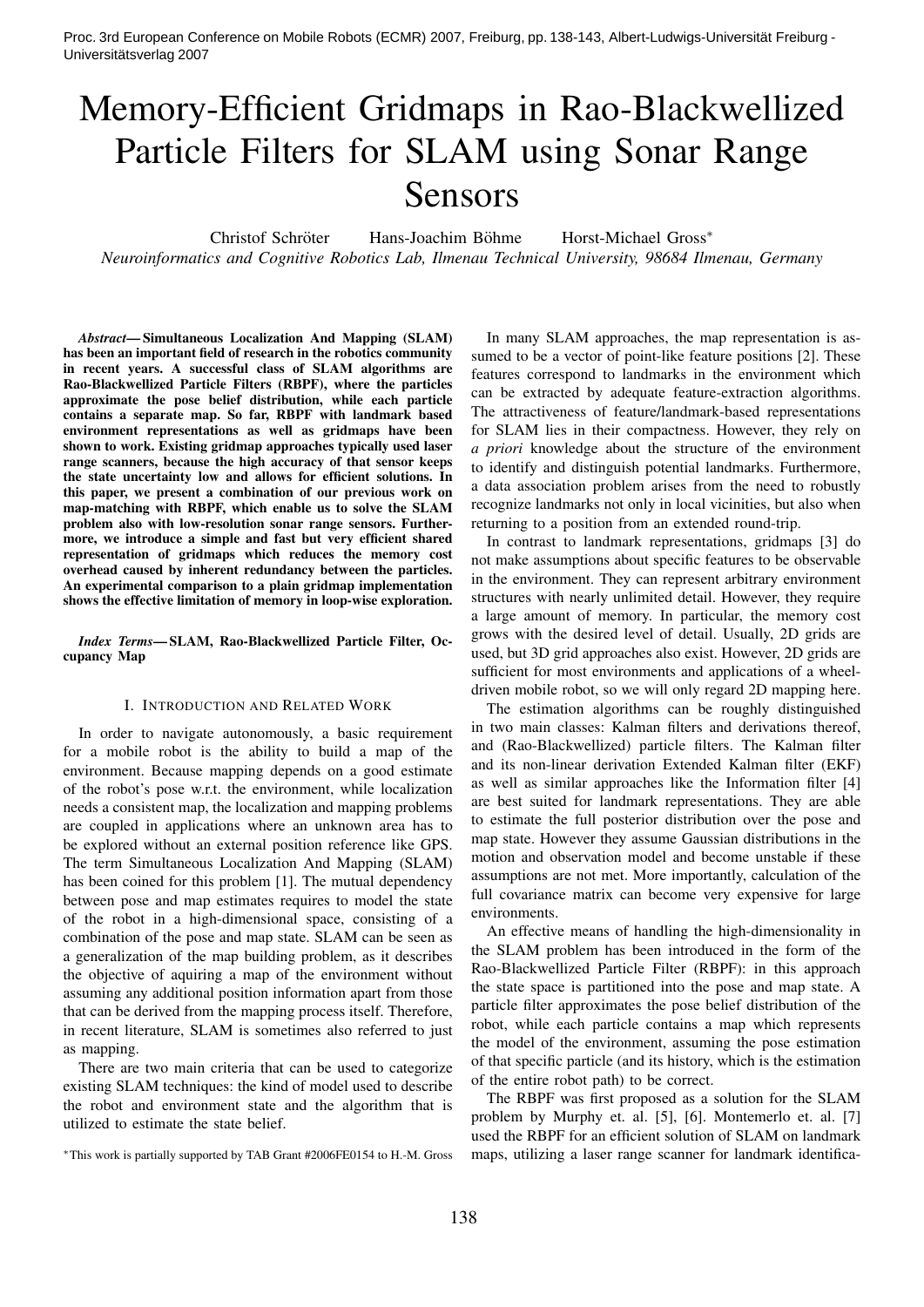tion.

The RBPF also provides a framework for using gridmaps in SLAM. Since the memory cost of gridmaps is comparatively high and each particle carries its own map, the number of particles is quite limited when using a plain version of this kind of model. Successful implementations mainly evolved from laser scan matching approaches: here, due to the use of scan registration techniques, the uncertainty in the robot pose can be kept very low during map aquisition. The small remaining position variance can be handled efficiently by a RBPF using a low number of particles. The high accuracy of the laser range scanner also allows to very accurately identify the correct (best) pose hypothesis when encountering differences between expected and perceived environment at a loop closing point.

Hähnel [8] was the first who adapted the FastSLAM algorithm of Montemerlo to gridmaps, introducing the inclusion of scan matching to decrease the uncertainty in the robot motion model. Grisetti [9] further improved that approach by adding the inverse sampling strategy also known from Mixture MCL [10], considerably decreasing the number of particles needed to robustly track and converge the map estimation. Eliazar and Parr [11], [12] chose a different way by identifying the redundancy in the separate particle maps that arises from resampling in the particle filter, which effectively means generating copies of good particles and their maps. By introducing an original storing scheme for the particle gridmaps which preserves the inheritance relation between all particles, they were able to reduce the memory cost significantly.

Our intention here has been to build maps with a robot equipped with odometry and a sonar range sensor array only. We therefore abandon any assumption of high-resolution



range data like from a laser range scanner. Against this background, we can not use a scan registration or similar method to correct the odometry readings of the robot. Instead, we use the raw odometry data for forward propagation of the pose belief when the robot is moving through unexplored space. Obviously, the pose uncertainty which in turn determines the number of particles needed, depends on the accuracy of the robot odometry. We present experimental results with our new robot platform SCITOS A5

Fig. 1: Robot platform SCI-TOS A5 by MetraLabs GmbH (Fig. 1), which features a quite accurate odometry.

The main difference between the approach presented here and the previous solutions using laser range scanners lies in the comparison between actual environment observations and expectations from the map. While the laser approaches used a single scan to compare it against the map, we experienced that this does not lead to robust results with sonar, due to the lower resolution and significantly higher variances in the measurements. We already presented a solution for this problem in our previous work on map building [13], where we proposed a method of map matching for determining the

best-matching pose given a sequence of sonar range readings (and relative positions from odometry) and a map of the environment.

The abandonment of scan matching in the forward propagation increases the number of particles needed to ensure robust loop closing, and therefore the memory cost for storing the particle maps. However, memory can be saved by exploiting redundancy: In the resampling process (most obviously at a loop closing point), irrelevant particles are deleted while good particles are cloned. This results in an identical copy of the particle map. Afterwards, the copies of the particle diverge and add different modifications to their respective maps. In a large environment, the differences often only affect a small part of the map though, which means that large areas of the maps belonging to different particles remain identical. By representing a map as an array of small grid patches instead of one large field, we are able to store each unique area patch only once independently of the number of copies, significantly saving memory.

By combining map matching and shared gridmap implementation with the RBPF framework, we are able to robustly build consistent environment maps from odometry and sonar without the need for a laser range scanner or similar high resolution data. The rest of the paper is organized as follows: We give a short introduction to the RBPF approach for SLAM in the next section. Section III will explain the specific details of our Sonar-SLAM implementation, while section IV deals with the shared gridmap representation. Experiments with real robot data are presented and discussed in section V, section VI closes with a short summary and outlook.

# II. RAO-BLACKWELLIZED PARTICLE FILTER FOR SLAM

As already described before, the complexity of the SLAM problem arises from the very high-dimensional state space, consisting of the variables describing the robot pose and the variables describing the environment state. In the case of gridmaps, the map alone usually contains a few thousands up to several million cells, each of which corresponding to a state variable. Obviously, a full posterior over the state is extremely costly to estimate. The idea of the RBPF in application to SLAM is to use a particle filter to estimate the robot trajectory distribution  $p(x_{1:t}|z_{1:t}, u_{0:t})$  given the sequence of odometry measurements  $u_{0:t}$  and environment observations  $z_{1:t}$ . This trajectory estimate is then used to estimate the desired distribution over map and trajectory:

$$
p(x_{1:t}, m|z_{1:t}, u_{1:t}) = p(m|x_{1:t}, z_{1:t})p(x_{1:t}|z_{1:t}, u_{0:t}) \quad (1)
$$

The particle filter works analogous to Monte-Carlo-Localization [16], except that instead of one given map each particle contains a separate map. To calculate the importance weights for  $p(x_{1:t})$ , each particle uses its own map. The map, in return, is built from the estimated trajectory of that corresponding particle. The effect is that a number of hypothesis maps are built, each corresponding to a possible trajectory. Importance weighting is performed with the weight for particle  $i$  following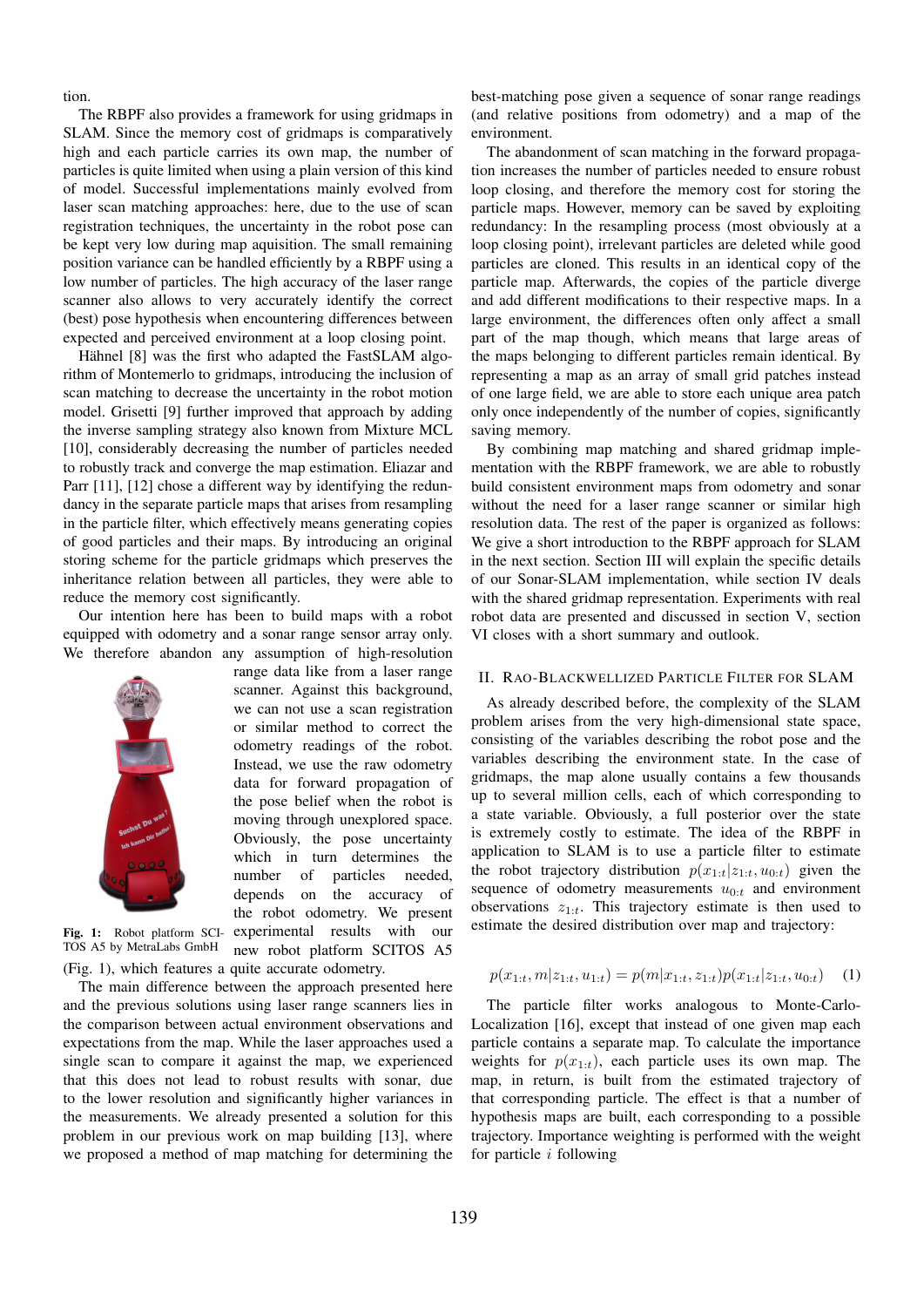$$
w^{(i)} \simeq \frac{p(x_t^{(i)}|z_{1:t}, u_{0:t})}{\pi(x_t^{(i)}|z_{1:t}, u_{0:t})}
$$
 (2)

Here,  $\pi(x_t^{(i)})$  denotes the proposal distribution. Typically, the motion model is used to generate the proposal distribution from the last particle generation (again, in analogy to localization), in which case the weight formula simplifies to

$$
w^i \simeq p(z_t|x_t^{(i)}, m^{(i)}) \tag{3}
$$

By repeatedly calculating importance weights followed by resampling to adapt the particle distribution to the estimated distribution, particles are preferred whose maps match new observations best, therefore the most likely map is selected. Subsequently, we present a specific way of calculating the particle weights for unreliable sensors where scan matching is not applicable.

#### III. SONAR GRID SLAM

The base of our Sonar SLAM approach is a particle filter, where each particle contains a pose  $(x, y,$  heading  $\phi$ ) estimate as well as a map estimate. Without loss of generality we can assume the robot to start mapping at position (0,0,0). However, it is also possible to initialize the particle filter at any other pose or even with any pose distribution, e.g. to align with a previously learned part of the map. While the robot moves, the particles move as well, according to the odometry readings and the probabilistic odometry motion model, which describes the uncertainty in the actual robot motion. Due to this uncertainty, the motion model contains a stochastic component, which effects in the particles spreading out and generating slightly different trajectories. Basically, we use the standard motion model which also can be found in [8]. Additionally, during motion the robot observes the environment by means of sonar range sensors. A map update is triggered frequently (approx. every 0.2m). In that map update, each particle adds the new environment observation to its own



Fig. 2. Data representation overview: The particles model the distribution of the robot pose belief. Each particle contains a full map of the environment, which is a combination of the full particle trajectory and the sonar range measurements. Furthermore, each particle contains a local map, which only contains the most recent measurements and depends on the particle's current pose belief. The situation shown is shortly before a loop closing. Apparently, the left particle is a better approximation of the true pose than the right particle.



Fig. 3. Comparison of good (left) and bad (right) pose estimation. Each of the images shows the estimated pose and map of one of 2 particles, assuming the left one to be correct. The upper row shows the 2 particles at an early time. The pose estimation of the right particle deviates from the true state. However, since both particles do not know their current environment, they get assigned the same weight. In the lower row, the loop closing situation is shown for the same 2 particles. Only now the correctness of the pose estimation can be evaluated by comparing the actual observation to the expected ones.

map, at its own estimated current position, using the standard Bayesian occupancy update method for gridmaps [3]. Since the position estimates of the particles are slightly different, the maps differ as well (Fig. 2).

It should be noted that due to the low resolution, the relatively high variance, and particularly the low reliable maximum range of a sonar sensor in comparison to a laser scanner more updates are needed for each cell to achieve a reliable occupancy estimate. While a laser range scanner can build a good local map from a single range scan, several measurements from different positions are needed with sonar sensors. An immediate effect is that when exploring unknown space, the area in front of the robot is not approximated well and the robot can only "look ahead" for a very limited distance. This is usually not a severe problem for map building since it can be compensated easily by moving accordingly, but it becomes important in the particle weight calculation: here we need a weighting function for the particles to select good estimates and reject those particles that represent an unlikely state. To this purpose, the internal map representations of the particles are continuously compared to the actual observations.

However, since the map in a particular position is unreliable until the robot has actually moved beyond it, we do not regard the most recent map updates for the weight calculation and rather consider the map to be undefined at the current robot position, unless the robot already passed there earlier. In the actual implementation, this is realized by delaying updates of the global map until the robot has moved on for several meters, using a queue for the range measurements and a position queue in each particle. In effect, from the start of mapping, as long as the robot moves forward, for all the particles the map is unknown at the current position and therefore the expected observations of all particles are the same. Only when the robot returns to a known area (more precisely, when a particle believes to return to a known area), a map approximation for the current position exists and different particle weights will occur (Fig. 3).

For the actual weight calculation, initially we tried generating an expected range scan from the map and using a model of the observation probability  $p(d_{observed}|d_{expected})$ built from sonar range data beforehand. We had achieved good results with this method in a localization algorithm where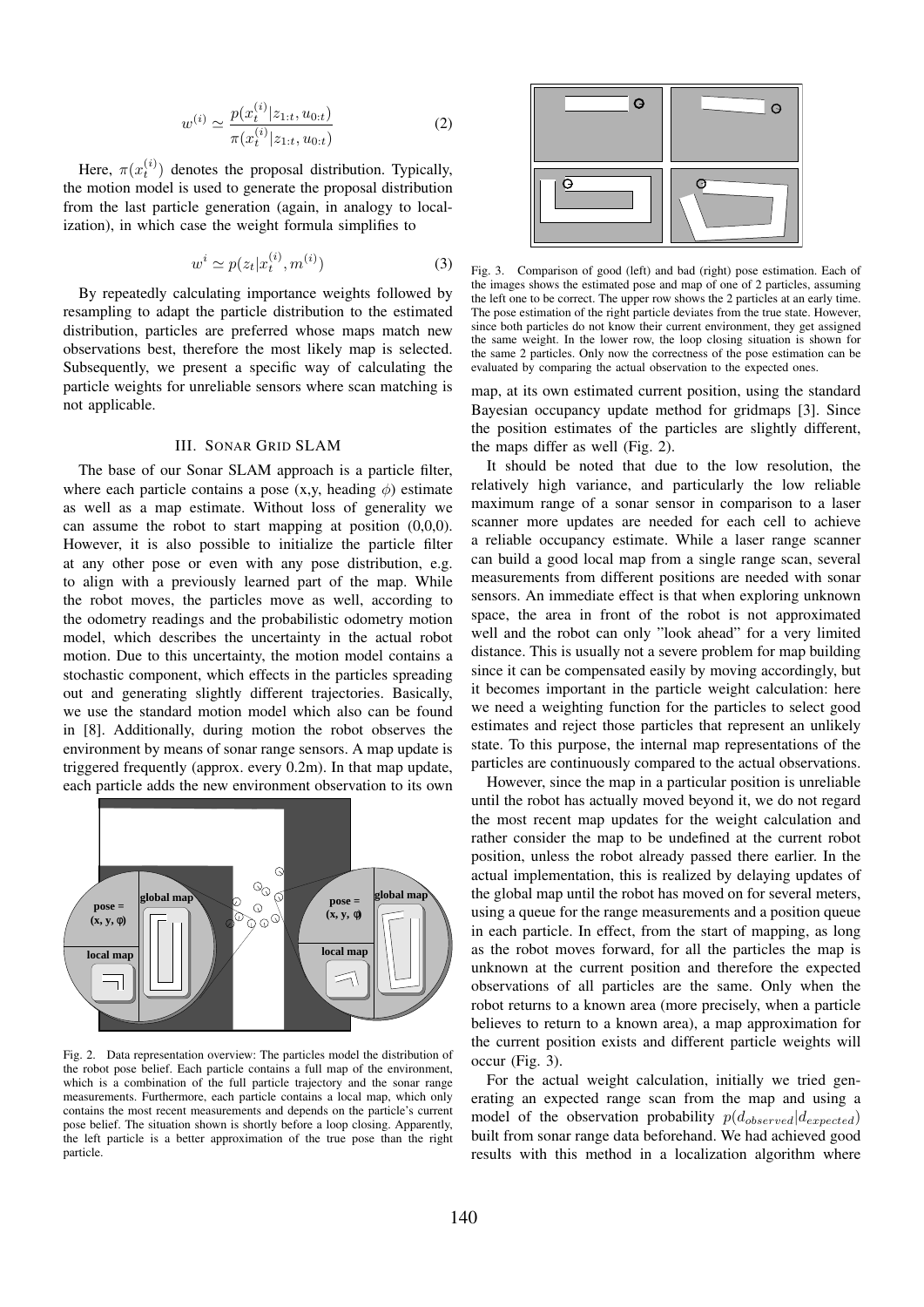a map was given already [17]. However, it did not lead to success in SLAM, in particular because here we need to handle situations where the particle does not have any map knowledge at the current believed position. Problems mostly arise when the robot returns to a position it has already visited before and some of the particles are "aware" of the loop closing while others are not: Those particles that represent a good position belief will have a certain expectation for the range measurement, while many of the bad particles will still believe to be in unknown space and not be able to generate a range expectation. A consistent weight calculation apparently was not possible for such situations.

We already experimented with a different way of comparing expectation and observation from sonar range sensors in a previous work on mapping [13]. There, we proposed a map matching approach: a local map is built from only the most recent sonar measurements and the resulting local map is matched against the global map to find the most likely position w.r.t. that global map. A similar technique was utilized in [14]. In contrast to the particle filter we present here, only one pose hypothesis was used in those approaches, which was iteratively corrected by searching the local maximum of the match function. In that maximum search, ambiguities are likely to arise in straight corridors, where a position can be chosen arbitrarily along the direction of the hallway and small uncertainties often added up, leading to large position errors eventually. However, with the SLAM approach presented here this is not a problem because we do not need to explicitely search a maximum match position: the position hypotheses are represented by the particle filter and the match value is only used to give a weight for each particle effectively modeling an entire distribution of the match function.

There are two more advantages of map matching instead of directly using the probability distribution  $p(z|x, m)$ . First, it is a tedious task to determine the full distribution of measurements conditioned on real distance  $p(z|d)$  for a given sensor, while for mapping it is usually sufficient to know just the expected true distance for a certain measurement which should be equal for a suitable sensor. Furthermore, a map is also capable of incorporating sensor observations for which such a probability distribution can not be defined easily, e.g. the occupancy map could be generated by a visual scene reconstruction algorithm like the one presented in [15]. We are currently working on implementing "Visual SLAM" on this base.

In order to be able to use map matching, each particle must not only know its global map, but also a local map. Since we already exclude the most recent range measurements from the global map, we can use those measurements for the local map. That way, global and local map are built from different data and we avoid comparing certain measurements against themselves. The local map can either be rebuilt from the pose and scan queues for each weight calculation or be persistent in the particle by just adding every new scan and forgetting old scans. Making the local map persistent is more efficient but less flexible. In both cases, the local map depends on the believed recent trajectory of the particle and can therefore be considered as an integral part of the particle (Fig. 2).



Fig. 4. Map matching: For the left particle, representing a correct position belief, the local map (clean white) is aligned to the global map (hatched) very well, while for the right particle, which does not contain a position belief consistent with the environment, the local map conflicts with the global map (many of the occupied wall cells in the local map correspond to free cells in the global map). This situation would result in a higher weight for the left particle, supporting the position hypothesis which generates a consistent map.

The calculation of the match value between the local and global map is quite simple: For each occupied cell in the local map the occupancy value of the corresponding cell in the global map is tested. If the global map cell also is occupied, that cell contributes with a value of  $+1$ . If the global map cell is free, it contributes with a value of  $-1$ . Only cells with a value above or below a threshold (occupied/free) contribute to the match value. That way, the match value is positive if local and global map are very similar, and it is negative if many objects exist in the local map where there is free space in the global map. To obtain the actual particle weight  $match<sup>(i)</sup>$ , an exponential function is applied as follows:

$$
w^{(i)} = e^{\frac{match^{(i)}}{f}} \tag{4}
$$

with  $f$  being a free parameter to influence the spread in the particle weights and therefore the speed of convergence.

## IV. SHARED GRIDMAPS

A major problem with using gridmaps in RBPF is the memory cost: In a naive implementation, the number of cell values to be stored would be the product of grid size and particle number. However, the maps of the individual particles are not completely independent: In the resampling as part of the observation update, particles with low weights are deleted



Fig. 5. The robot started at position 1, closed the loop and moved on to position 3. Particle B was generated as a copy of A during resampling approximately at position 2. Therefore, the major part of the map is identical between particles A and B. The right image highlights the map differences.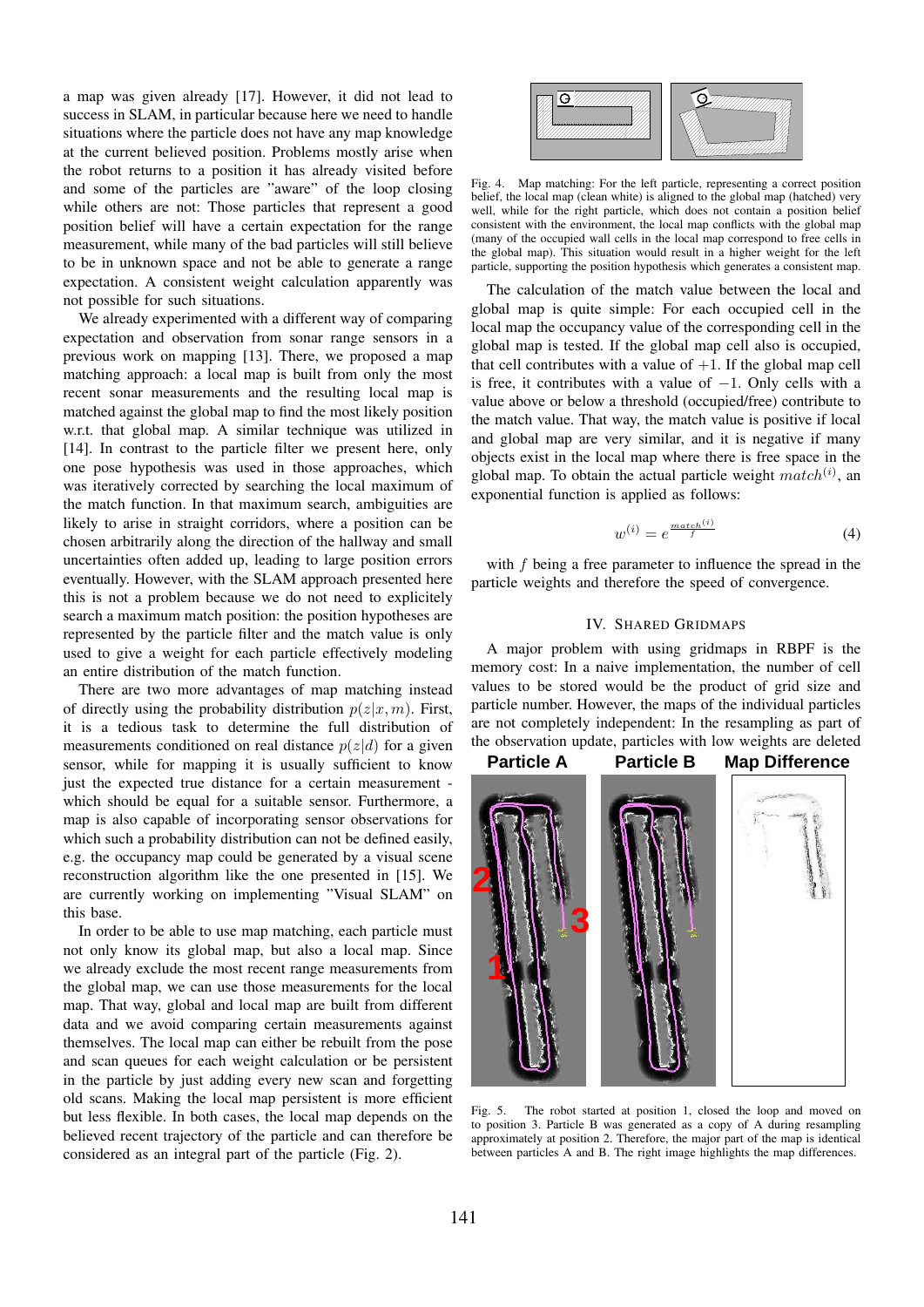and replaced by copies of particles with higher weights. This results in multiple identical copies of the same map. Afterwards, each of the particles will modify its respective map differently, according to the path assumed through the probabilistic motion model: The copies will not remain identical, but it is important to notice the changes often only affect a small area of the already aquired map (see Fig. 6). The idea to save wasting memory for redundant information therefore is to split up the map into smaller patches and share those patches across the particles. When a particle A is cloned, each "copy" of a map patch belonging to the clone particle B is just a reference to the original patch. Only when either A or B modify a map patch later, a real copy is created in the local memory of the respective particle. If particle A or B is copied again without having modified a certain patch yet, the new particle C will create a third reference to that same patch, etc. Each patch will continue to exist until *all* references to it have been deleted.

The effect of this representation is that the memory cost is not determined by the map area, but by the size of path loops. As long as a loop is not closed yet, particles are diverging and many path hypotheses are maintained. When the loop gets closed, only the best particles survive, and new particles are generated as copies of those few best fitting hypotheses. While a loop is open, each particle holds an own independent map of that loop, but when it is closed, only few unique maps of that specific loop (the best fitting ones) continue to exist. Therefore, the "residual" memory cost is determined by the entire map area (the sum of all loops) and nearly independent of the particle number, while the peak memory cost is determined by particle number and maximum length of a single loop.

Obviously, the presented approach is somewhat reminiscent of DP-SLAM by Eliazar [11], [12]. However, in contrast to their method we do not explicitely maintain particle ancestry and do not track modifying access for each particle at cell detail, but for constant size blocks (referred to as map patches). This results in a significantly simpler implementation. Although the handling of redundancy is coarser and, therefore, computational and memory cost reduction will be slightly



Fig. 6. Shared map representation: Particle A contains a map which consists of a number of separate patches, where each patch is a gridmap of an area of about  $10 * 10$  m. Particle B is created as a copy of A: The map of B consists of references to the patches in A. When A or B modify a certain patch, it creates a real copy first, so Particle A and B have a separate instance of that patch. In the situation shown, 3 patches have been modified after B was copied from A. Therefore, those 3 patches exist separately in each particle, while all other patches exist just once and are shared between the particles.

smaller, the overall goal of limiting peak memory is reached with lower effort.

We recently learned that our technique of sharing map patches bears some similarities to a method presented by Grisetti et.al. [19]. There, they partioned the map into patches according to the robot path, while in our implementation sharing is completely handled in the map itself and transparent to the particles, which is favorable from an implementation point of view.

Furthermore, one might argue that the convergence to a small number of valid hypotheses at the loop closing could be handled by actually reducing the particle number, which in turn would automatically minimize the memory cost at that time. However, this would not solve the problem actually: With growing uncertainty in the next open loop, more particles would be needed, which again would be generated by cloning existing particles and their maps in particular. Therefore this would not affect peak memory requirements. Nevertheless, an adaptive particle number is expected to reduce computational cost and is going to be implemented in the near future.

### V. EXPERIMENTS

To test our approach, we built maps of a home store which is the regular test environment for our navigation algorithms [18]. This environment is very well suited for our proposed SLAM approach as it essentially consists of a large number of small circles of hallways (50 to 100 m loop length) (Fig. 7 top row). Only the robot odometry and sonar range sensors were used in those experiments.

A map update was not done with every observation, but in intervals. Whenever the robot has moved on for 0.2 meters, first the new particle position is sampled from the odometry motion model, then the particle's map is updated with the observation at that believed position. The images show the trajectories of all particles. An importance weight calculation and resampling of the particles was done in intervals of 1 meter. The parameter  $f$  from eq. 4 was set to the value 100, therefore  $w^{(i)} = exp(0.01 \cdot match^{(i)})$ .

## VI. SUMMARY & OUTLOOK

We presented an implementation of RBPF with gridmaps which is able to solve the SLAM problem with low-resolution sensors such as sonar range finders. Furthermore, we introduced a shared map representation for particle filters which effectively makes the maximum memory cost dependent on the loop size instead of the overall map size. Experiments show that our approach is well suited for large-scale environments  $(100*100 \text{ m}^2)$  consisting of many loops with a limited length. Implementation on a semi-automatic exploration method for integration in SLAM is currently in progress and will be presented in the near future.

#### **REFERENCES**

- [1] S. Thrun, W. Burgard, and D. Fox, *Probabilistic Robotics*, The MIT Press, 2005.
- [2] R. Smith, M. Self, and P. Cheeseman, "A stochastic map for uncertain spatial relationships," in *4th International Symposium on Robotic Research*. 1987, MIT Press.